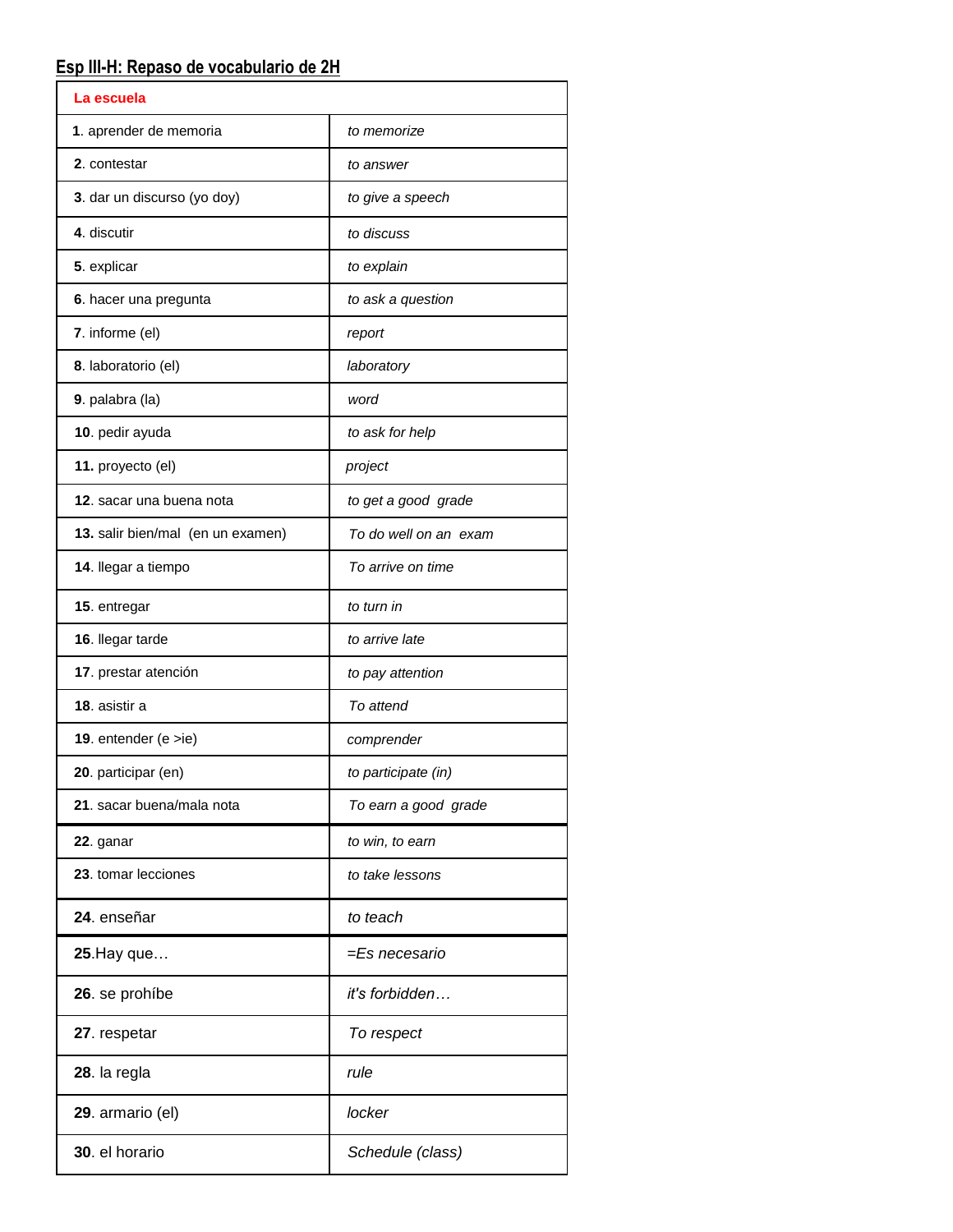| To talk about getting ready          |                          |  |
|--------------------------------------|--------------------------|--|
| 31. acostarse $(o \rightarrow ue)$   | to go to bed             |  |
| 32. afeitarse                        | to shave                 |  |
| 33. arreglarse (el pelo)             | to fix (one's hair)      |  |
| 34. bañarse                          | to take a bath           |  |
| 35. cepillarse (los dientes)         | to brush (one's teeth)   |  |
| 36. cortarse el pelo                 | to cut one's hair        |  |
| 37. despertarse (e $\rightarrow$ ie) | to wake up               |  |
| 38. ducharse                         | to shower                |  |
| 39. levantarse                       | to get up                |  |
| 40. lavarse (la cara)                | to wash (one's face)     |  |
| 41. peinarse (el pelo)               | to comb (one's hair)     |  |
| 42. pedir prestado (a)               | to borrow (from)         |  |
| 43. pintarse (las uñas)              | to paint (one's nails)   |  |
| 44. ponerse                          | to put on                |  |
| 45. prepararse                       | to get ready             |  |
| 46. secarse                          | to dry                   |  |
| 47. vestirse (e→i)                   | to get dressed           |  |
| To talk about manners and customs    |                          |  |
| 48. abrazar(se)                      | to hug                   |  |
| 49. besar (se)                       | to kiss                  |  |
| 50. dar (se) la mano                 | to shake hands           |  |
| 51. despedirse (de) (e-i)            | to say good-bye (to)     |  |
| 52. saludar (se)                     | to greet                 |  |
| 53. sonreír (e $-$ i)                | to smile                 |  |
| 54, los buenos modales               | good manners             |  |
| 55. contar (o-ue) chistes            | to tell jokes            |  |
| 56. Ilevarse bien/mal                | to get along well/ badly |  |
| 57. Ilorar                           | to cry                   |  |